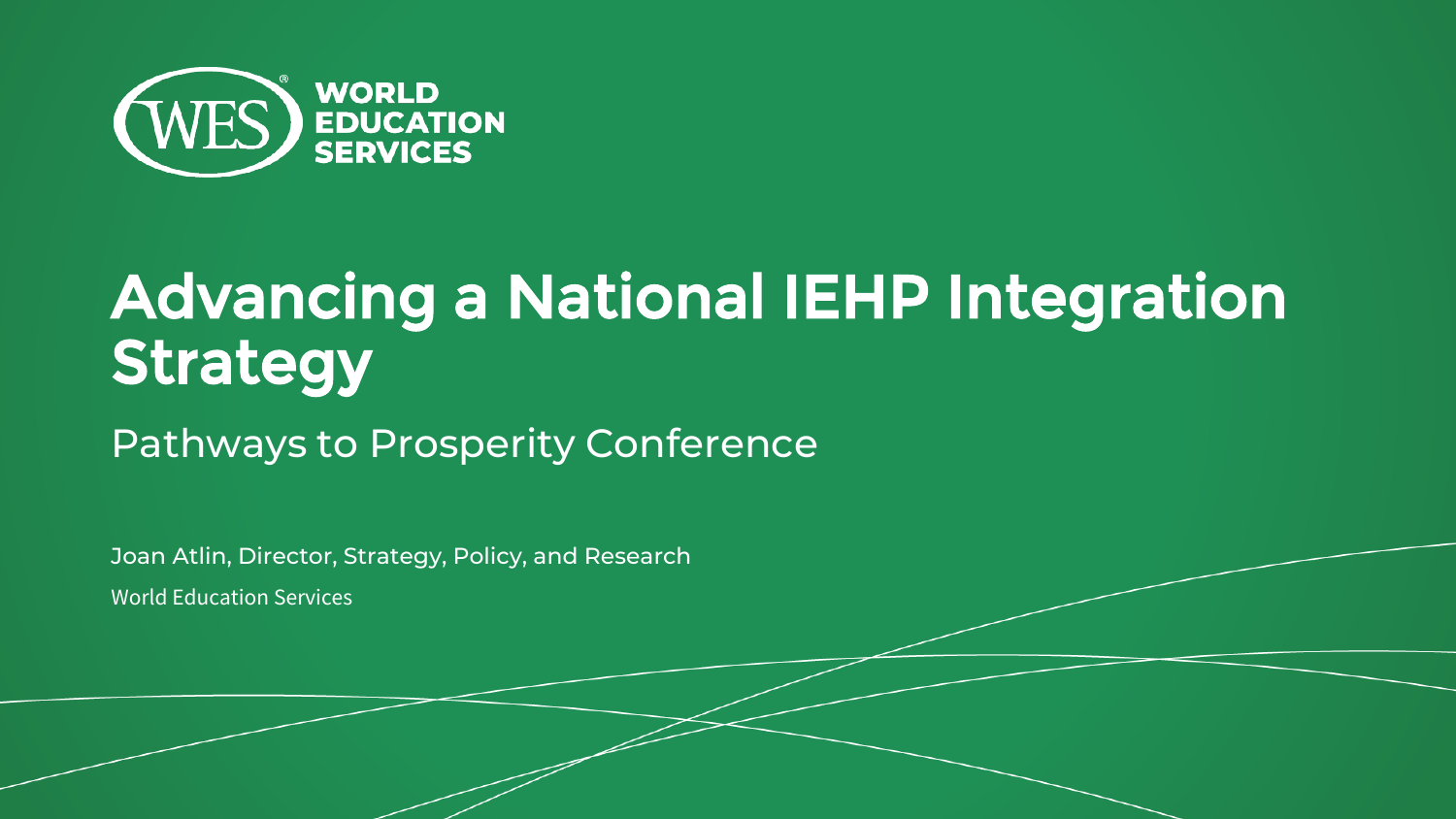### Agenda

- I. Setting the Stage
- II. Moderated Conversation
- III. Q&A

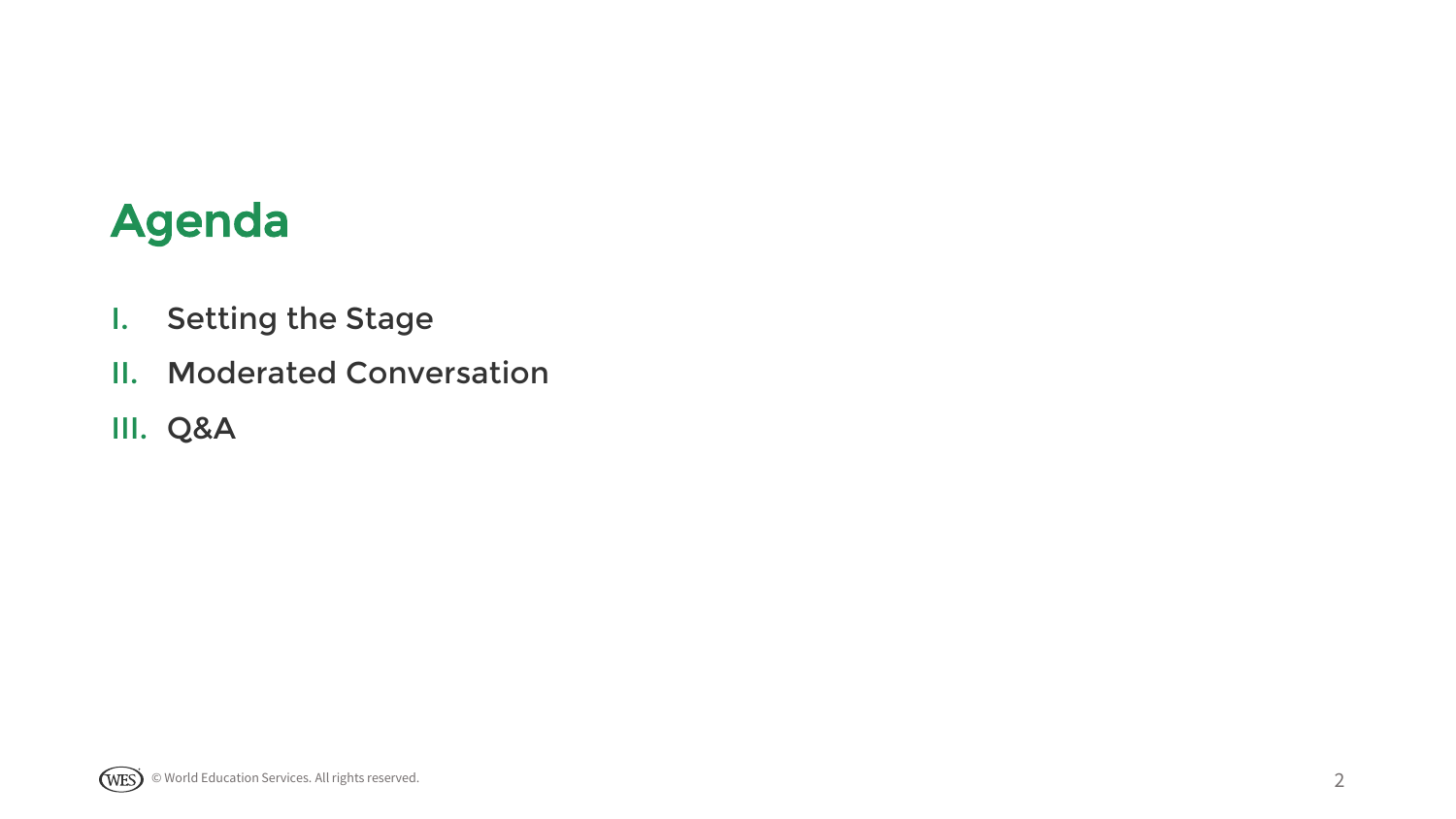### Presenters





Naomi Alboim

Ryerson University and Queen's University

Joan Atlin

World Education **Services** 



#### Tyler Downey

Services Employees International Union



Karl Flecker

World Education **Services** 



Joy Navaroj

Trillium Health **Partners** 

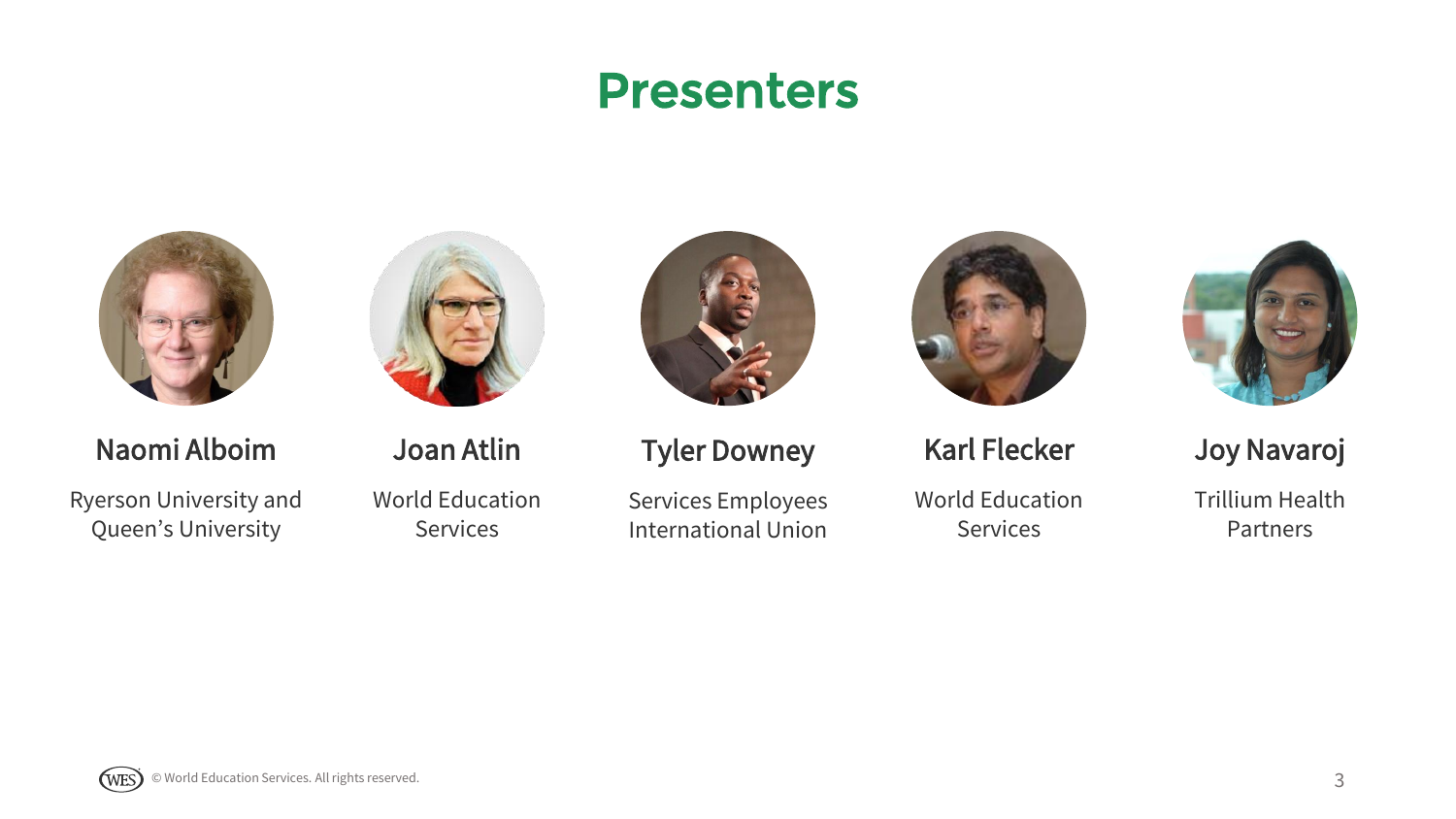

#### **Where are Ontario's** internationally trained doctors in its COVID-19 response?

In total, 2,660 internationally educated healthcare professionals have signed up on the Health Workforce Matching portal ... and 20 have been placed

Devika Desai Feb 08, 2021 • February 11, 2021 • 8 minute read •  $\Box$  101 Comments

 $\mathbf C$ 

#### Open letter urges federal O leaders to improve job access for internationally trained physicians

The letter, signed by over 50 organizations and 200 people, argues that internationally-trained healthcare professionals are a severely under-utilized resource in a healthcare system burdened with shortages

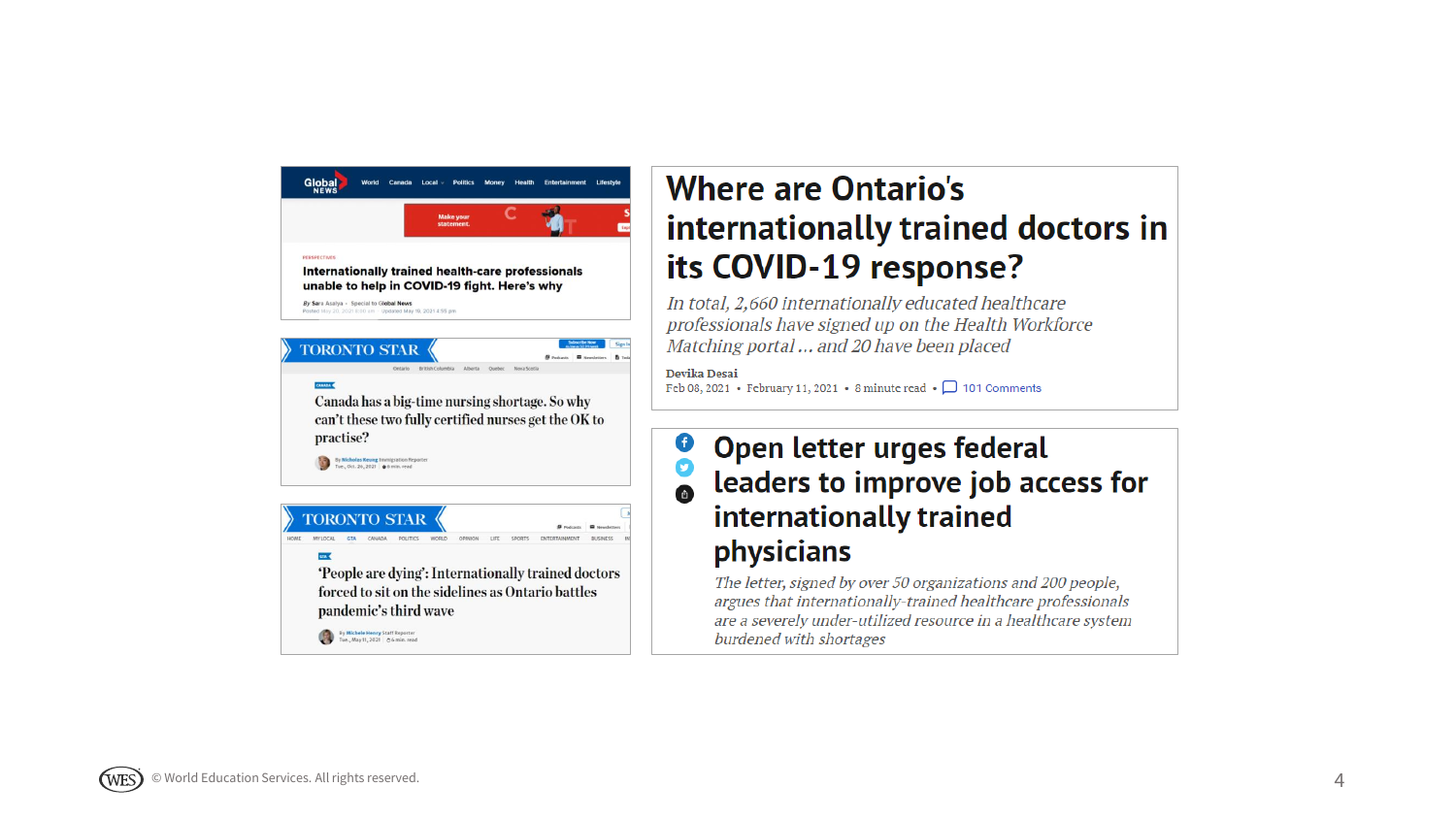## Underutilization of IEHPs: The Numbers

- Immigrants make up 25.5% of the health care and social assistance sector in Canada (Labour Force Survey 2017)
- 47% of those with health education from abroad are unemployed or underemployed (that is, in non -health jobs requiring only a high school education)

Source: Statistics Canada: Adults with a Health Education But Not Working in Health Occupations (April 2020)

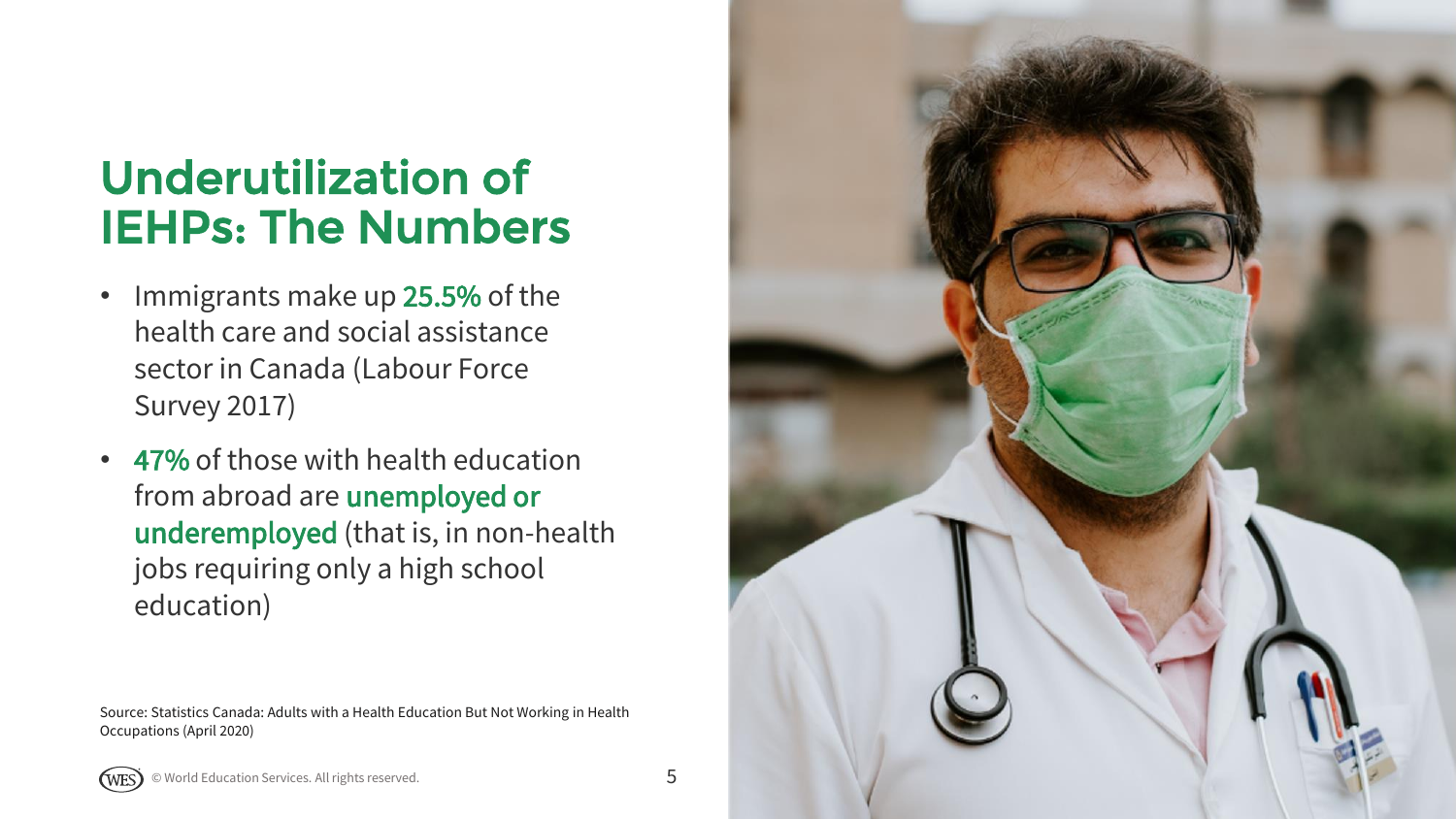#### Underutilization, Race, and Gender: The Numbers

- More than 70% of nurse aides, orderlies, and patient service associates in Toronto, Vancouver, and Calgary are immigrants
- 25% of recent immigrants working in these roles hold at least a bachelor's degree; of these, nearly 70% hold a nursing degree
- 86% of the nursing home workforce are women 89% of the home care sector are women
- 33% of nurses, nurse aides, orderlies, and PSWs are racialized women, and 38% of the home support workforce are racialized women (CCPA Monitor 2020)
- In 2019 over 14,000 IENs were actively pursuing nursing registration in Ontario; in that year, just over 2,200 became eligible to register (Fair Registration Practices Report – Nurses, 2019)

Source: Statistics Canada: (June 2020)





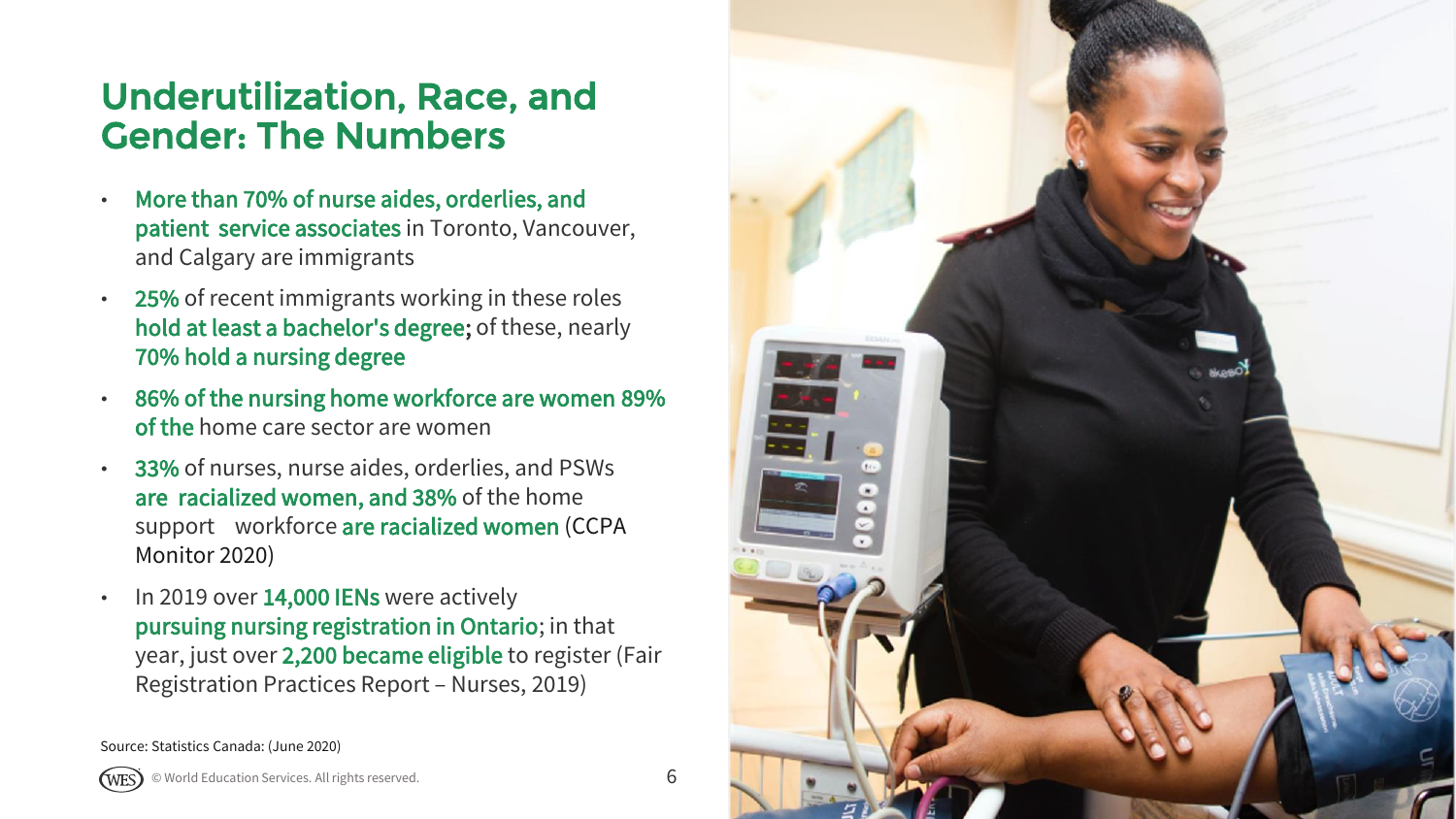## The Bottom Line

We need to create timely and equitable access to health care careers in Canada for IEHPs.

- The needs of our health care system are growing, and we are facing shortages of health professionals.
- Internationally educated health professionals (IEHPs) are a critical piece of our health care system and central to solving Canada's health care needs.
- The skills and experience IEHPs bring to Canada are extremely underutilized. This underutilization perpetuates race, gender, and human rights inequities.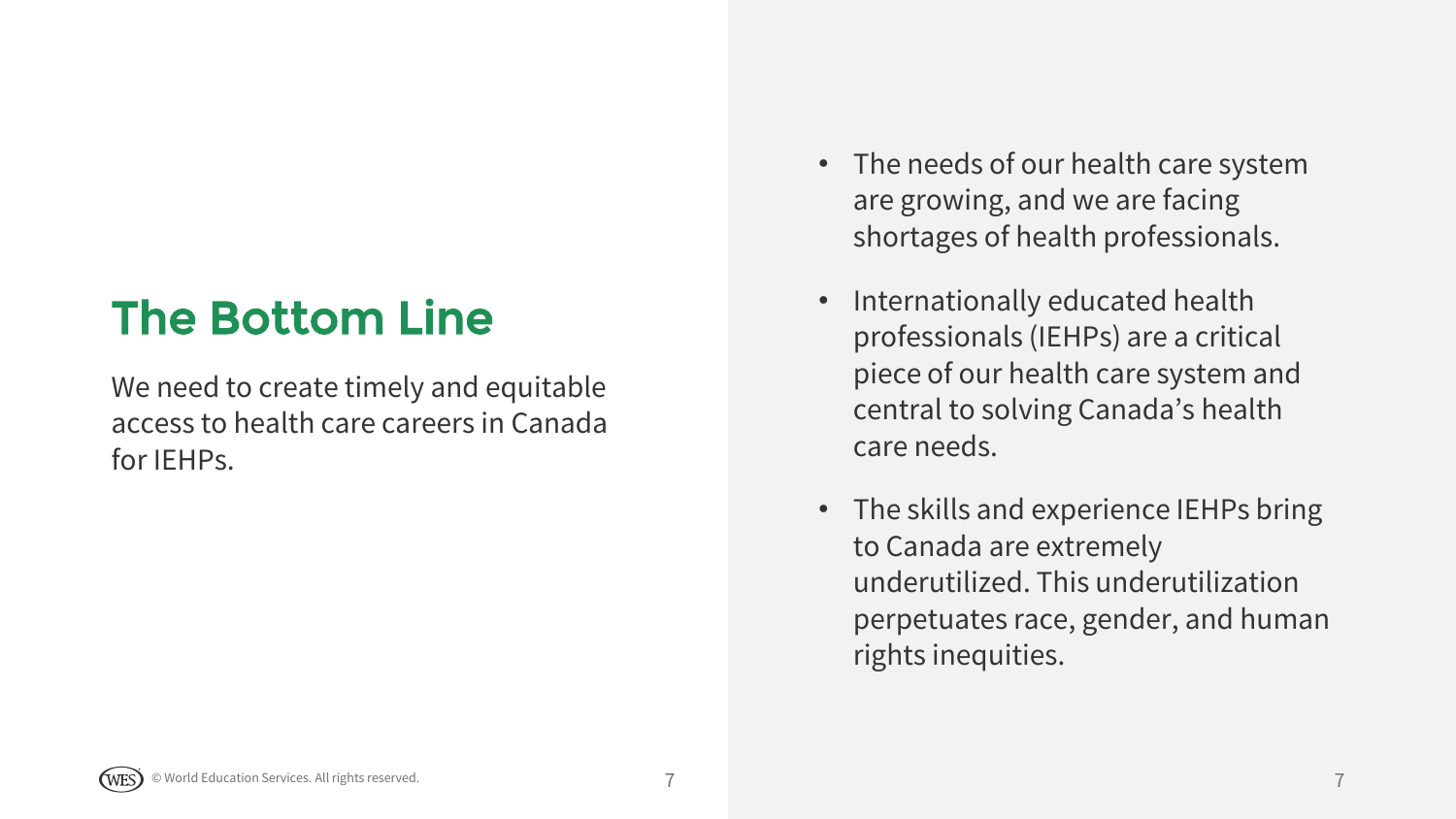## National Strategic Framework



#### **Key Stakeholders**

- Provincial ministries: Health, Education, Labour
- Federal Departments: IRCC, ESDC, Health Canada
- Occupational regulatory bodies
- Health sector employers, employer associations
- Professional associations, unions
- Educational institutions
- Political leadership
- Public opinion/Media
- Immigrant service providers
- Think tanks/Policy orgs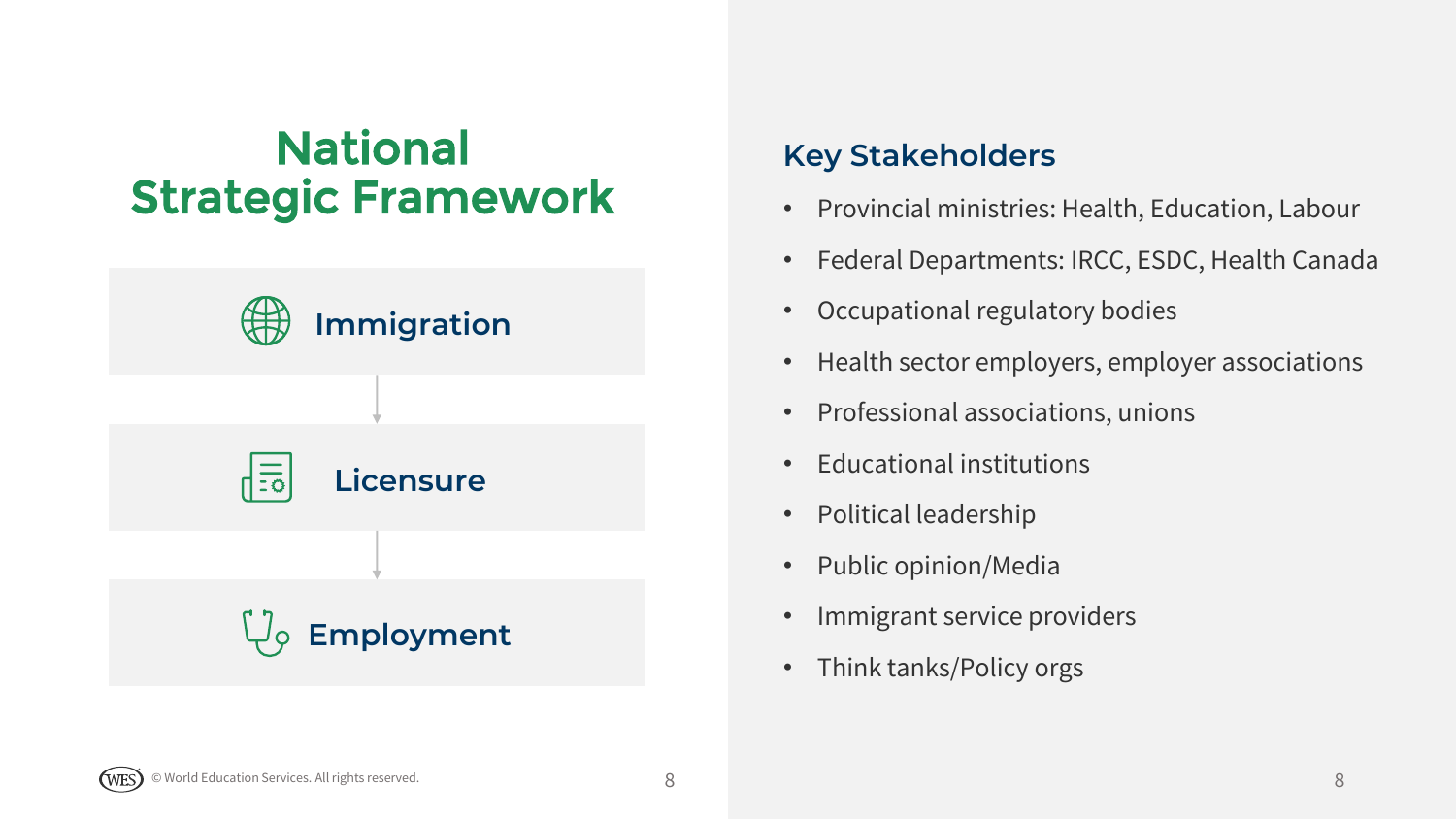# Questions and Comments